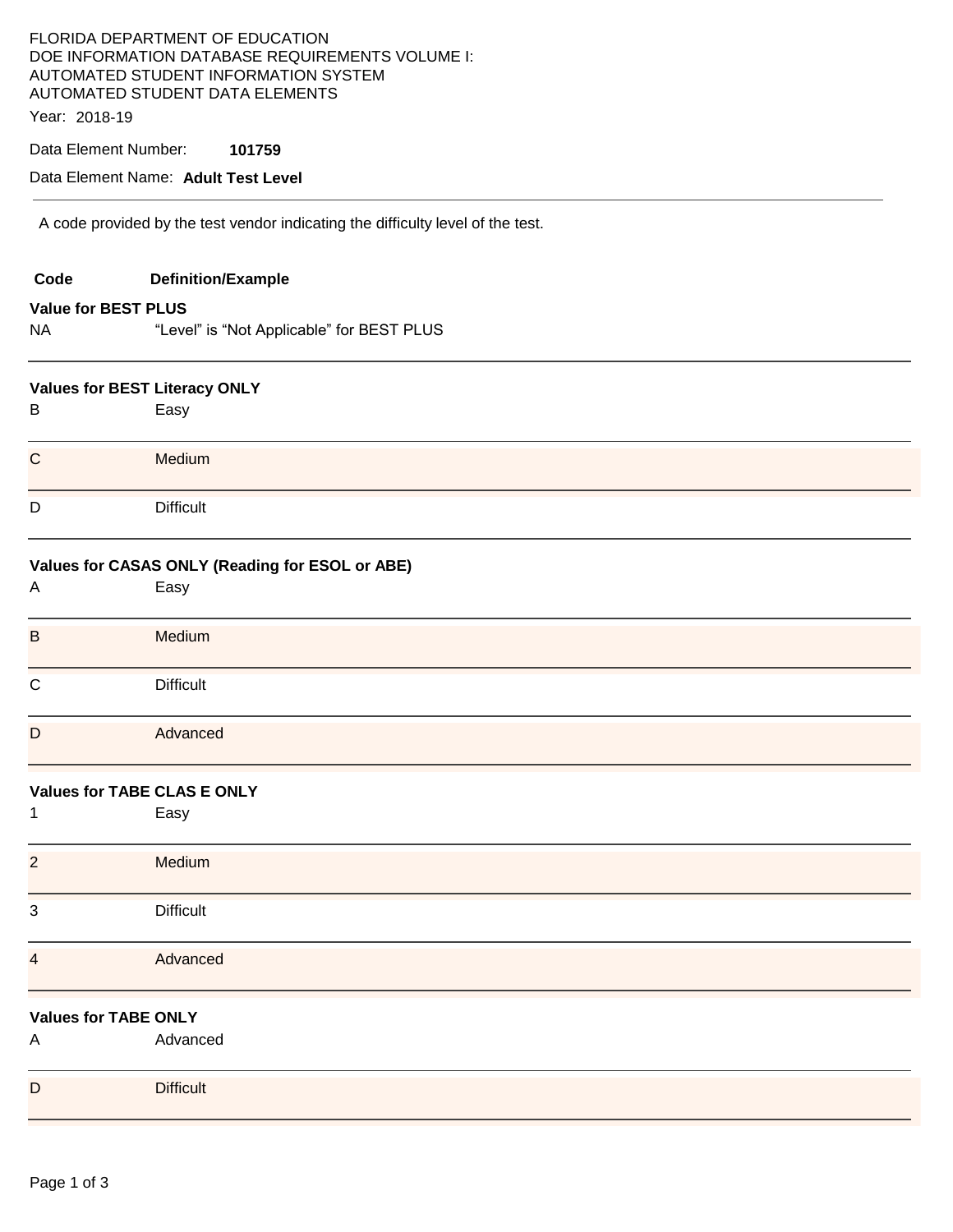Data Element Number: **101759** 

## Data Element Name: **Adult Test Level**

| Е | Easy     |
|---|----------|
| – | Literacy |
| M | Medium   |

| Length:                                                                               | 2            |                                                         |  |  |
|---------------------------------------------------------------------------------------|--------------|---------------------------------------------------------|--|--|
| Data Type:                                                                            | Alphanumeric |                                                         |  |  |
| Year Implemented:                                                                     | 1011         |                                                         |  |  |
| <b>State Standard:</b>                                                                | No           |                                                         |  |  |
| Use Types:                                                                            |              |                                                         |  |  |
| State Reporting:                                                                      | Yes          |                                                         |  |  |
| Local Accountability:                                                                 | No           |                                                         |  |  |
| <b>FASTER:</b>                                                                        |              | No                                                      |  |  |
| Migrant Tracking:                                                                     |              | No                                                      |  |  |
| <b>Required Grades:</b>                                                               |              | Adult                                                   |  |  |
| <b>Programs Required:</b><br><b>Workforce Development</b><br><b>Formats Required:</b> |              | <b>WDIS Adult General Education Test Record DB9 62x</b> |  |  |
| <b>Surveys Required:</b><br>Survey F Yes<br>Survey W Yes<br>Survey S Yes              |              |                                                         |  |  |
| <b>Appendixes:</b><br>None                                                            |              |                                                         |  |  |
| <b>Description of Changes:</b>                                                        |              |                                                         |  |  |
| 7/1/2017 Codes                                                                        |              | <b>Removed Wor</b>                                      |  |  |

ved Wonderlic GAIN.